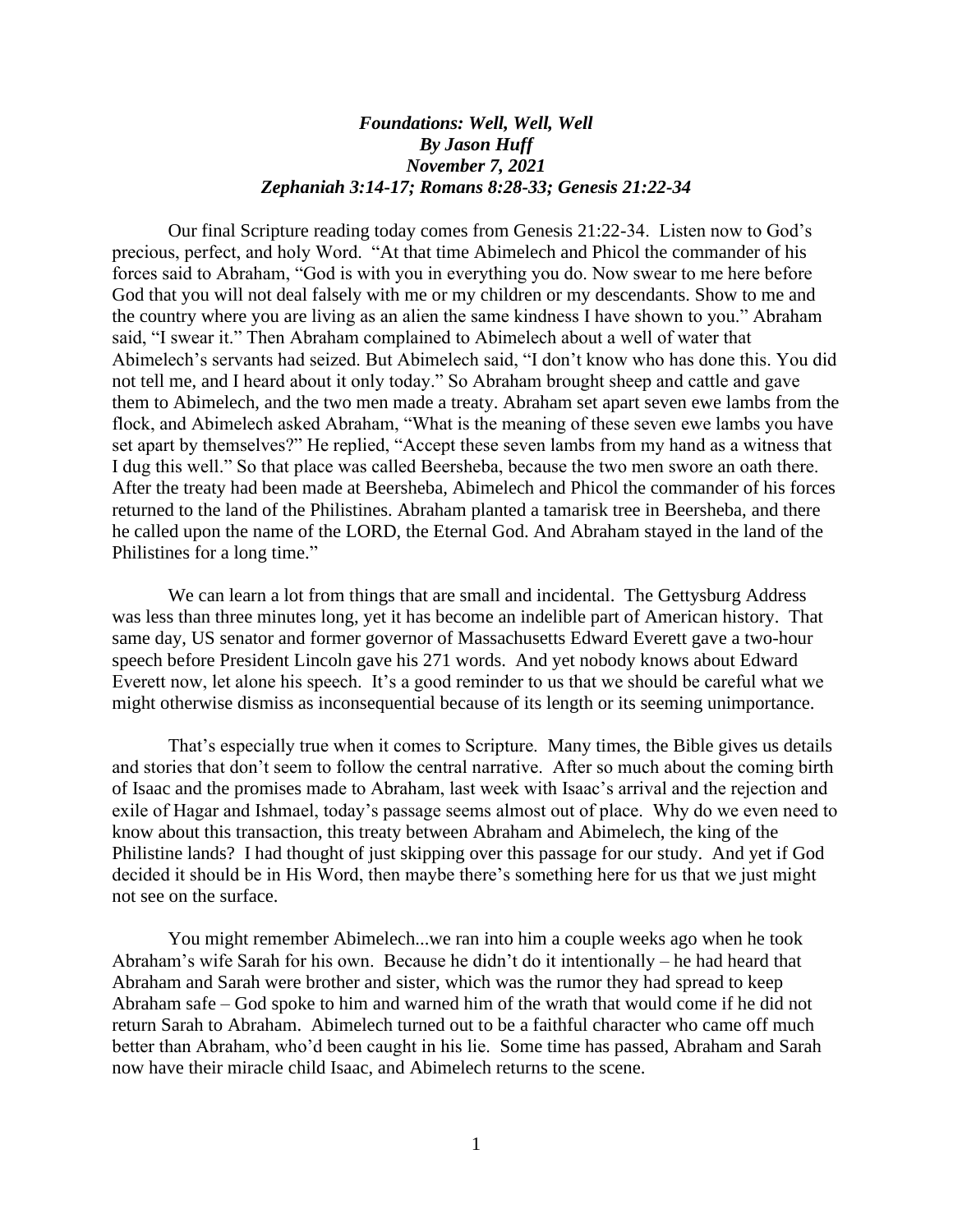We might think that Abimelech might still be sore about his previous run-in with Abraham. That's not the case at all. Abimelech is here to make a treaty with Abraham. And why is that the case? Why would Abimelech be here beseeching Abraham to treat him kindly, to not deal falsely with him? Because, as Abimelech says, "God is with you in everything you do."

I want us to stop right here and think about this for a minute. This is a pagan guy in a pagan place. Abimelech refers to God using the common term for him in Hebrew, "Elohim." This is a word used respectfully of God throughout Scripture, but it's often the term used by outsiders who don't know God personally. Later in the passage, Abraham will make a sacrifice and it's specifically directed to YHWH, as God revealed Himself to be to Abraham. It is not that Abimelech is a worshipper of YHWH, but he knows that God has blessed Abraham, has even done the impossible for Abraham. As we saw before, he is a wise and gracious man. He can see what is before his eyes. To be on the side of Abraham is to be on the side of God.

And so my first thought of the day, first thing that struck me is, *people respond to God's blessings that they see lived out in front of them*. Abraham is not going on a missionary tour of Canaan; he is not trying to convert everyone to believe in YHWH. For the most part, he's going about his business, taking care of his family and his people, checking on the herds. For a man who lives nearly 200 years, we don't see a lot of his daily life. But what we do know is that he's blessed. He's amassed a sizable fortune in his travels, and that despite being a foreigner from a thousand miles away. He has an heir born to him at 100 when his wife is 90. Even when he and his wife make serious mistakes like they did with Abimelech before, they wind up walking away unscathed and blessed. Abraham doesn't have to say a word about YHWH for those with eyes to see to perceive that Abraham has a unique blessing from the God he worships.

This is not exclusive to Abraham. There were plenty of God-fearing people in the ancient Near East who were drawn to Judaism because they saw God's blessings on the Israelites. As a people group, they survive when virtually every other major group in Canaan in wiped out or scattered. When they are following the Lord, the blessings are obvious. Yet even when they aren't, even when they are exiled, even when they are taken over by the Romans, anyone with a knowledge of history knows that God's hand is uniquely with these people.

In the New Testament era, people coming to faith in Jesus for the same things. Not because they have the wealth of Abraham because they don't, they're impoverished, but they have something else. The apostles show the miraculous power to heal. Christians show grace and love and mercy in ways completely foreign to Roman culture. Despite incredible pressure and persecution, God's love shines through them. And because of the witness of the early Christians, the church continues to grow and stands today on their shoulders.

And so for us, the question is, as the people of Abraham – because we are Abraham's children by faith, Jesus says, we belong to Abraham's line by adoption through Jesus – as the people of Abraham, are we living in such a way that people are seeing the blessings God has bestowed upon us? Not necessarily big homes, big cars, material stuff, but in terms of joy? Contentedness? Peace? Kindness? Because people don't need a deep thousand-hour lecture on theology to come to grips with God. They really need to see that God is real and alive and blessing His people.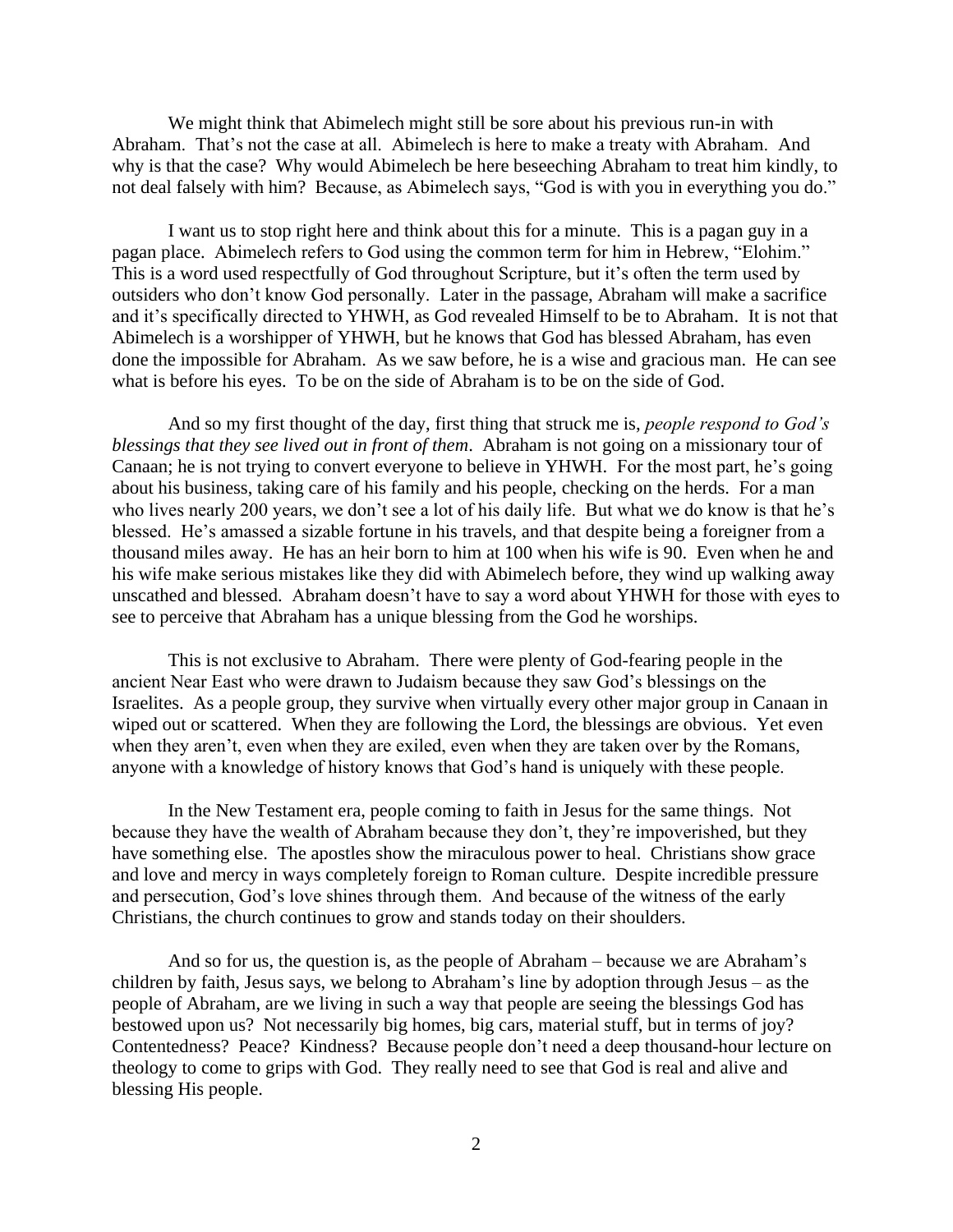Tim Keller is the retired pastor of Redeemer Presbyterian Church in New York City. Took a couple dozen people interested in reaching the city for God, and now Redeemer has multiple locations through the city with over 5,000 attending each week, in this city that many people had written off as godless. Here's what he had to say recently – "The future of evangelism in America...is not in programs. You're going to have to talk to the people who are closest to you. You have to stop hiding who you are to the people around you. If Christ is at the center of your life, then anybody that you're close to, the only way those people can not know about Christ and never hear the gospel is if you hide who you are."

One thing is for certain: for all his failures, Abraham worshipped the LORD openly in a pagan culture that didn't know YHWH. He did not hide that God was blessing Him. We can't either. Let your friends and family and co-workers know who you are. And if you don't think God is blessing you enough that anyone would care, then maybe it's time to stop and pray, and challenge God, and challenge yourself, to be the kind of person who rejoices in the blessings God has given you, no matter what they are, so others can see. Because if they see the blessings you have received and they come to believe and worship God as well, the blessings will just continue to them and on down the line to those who they reach with the message.

Moving on to the next part of the passage...there's a dispute about a well. There's two parts to this I want us to think about today. The first is the way that it went down. When Abimelech comes to make this treaty, Abraham is a little pushy, a little upset – "your servants have taken one of my wells and I'm not happy about it." Abimelech is kind of life, "slow down, partner, this is news to me. This is the first I'm hearing about it from you, and I don't even know who's involved. We can get it settled, but I couldn't do anything when I didn't know about it."

And while something spiritual isn't at the root of this conflict, this isn't what the passage is directly about, it does say something to us in the church as a reminder – *as a family of faith, we want to help one another, but we can only do so when we share our lives with one another*. Many times, I find out quite late that someone's been in the hospital or had a struggle getting their car fixed. Most of the time, it's because we don't want to be a bother to one another. And yet, we miss out on the blessings our church family can be to us when we keep everything to ourselves.

During COVID, it's been easy to kind of wall ourselves in, try to keep ourselves safe, not to see anyone. While COVID is probably far from over, we also have ways to manage it and our safety now. We need our church family back, people we can meet with, share our struggles with, pray with, worship with. I'm really excited to start our worship service at our new place and time next week. Because we need each other. I want to see you in person and greet you and hear how things have been. And I admit, I'm a flawed person. Sometimes I need reminders of what's going on in your lives to help find solutions. And sometimes we don't have a well creating problems in our lives. We just need company. We just need to know our friends in the faith are there for us. Coming back together is the way we can do that for one another.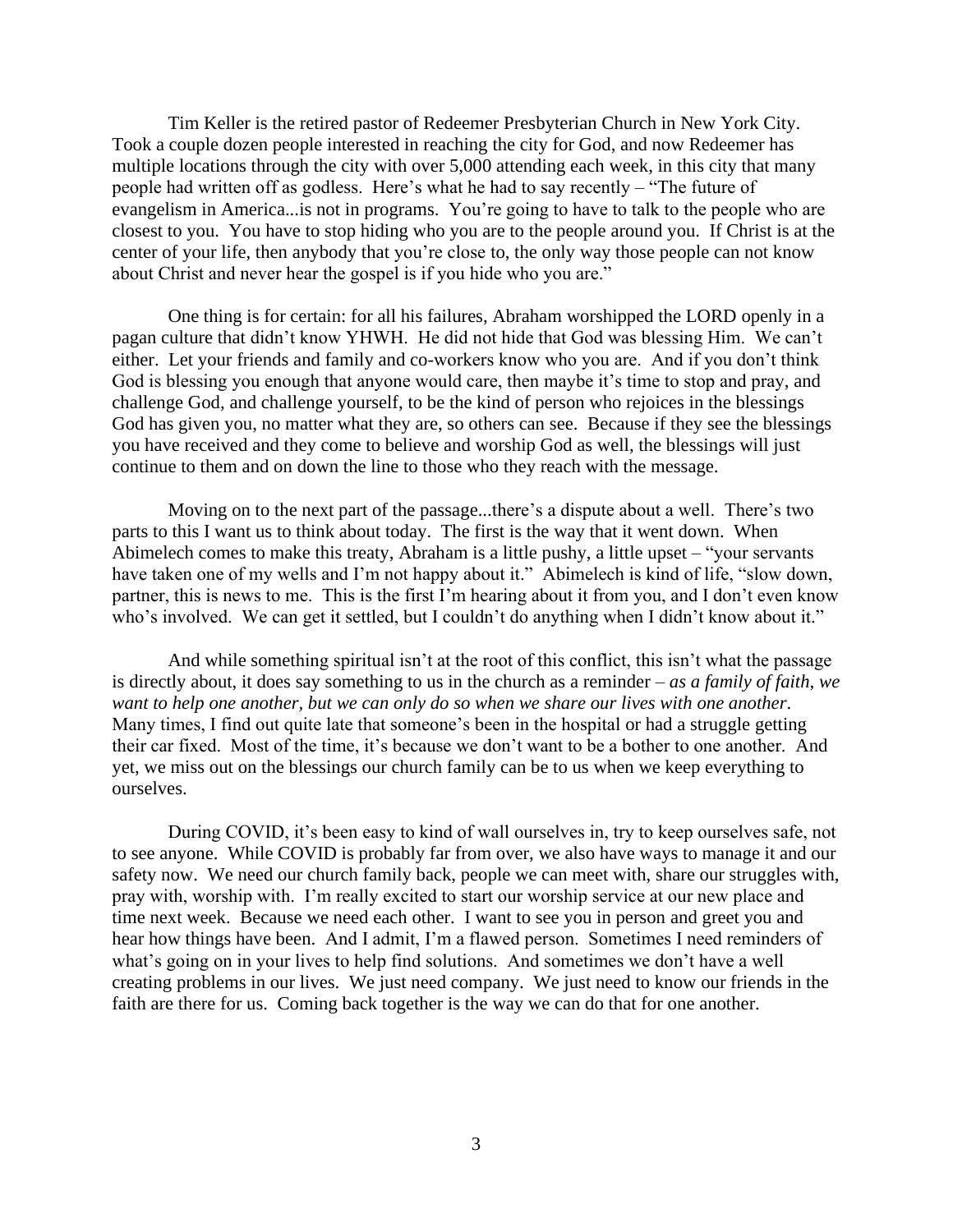So at the end of the day, Abimelech and Abraham make their treaty, and Abraham supplies some animals. In particular, he separates out seven ewes specifically to pledge to Abimelech that he dug the well himself. Abimelech is surprised by this at first, but it's Abraham's way of saying that he isn't interested in taking anything that doesn't belong to him. He wants to do right by Abimelech. And he apparently does, because Abraham settles in the land of Abimelech's people, the Philistines, for a long time. Abraham's son Isaac eventually renews the treaty with Abimelech. The Philistines would eventually become enemies of the Israelites, but to do so, they had to break a treaty that stood for a long time between their peoples.

Part of the reason that the well doesn't become an issue again is because of something we see as another thought for the day: *believers don't use their blessings from God to take advantage of others*. Given what we've seen of Abimelech, he would have probably handed over the well to Abraham without another thought. He was already very generous with Abraham over the incident with Sarah, and Abimelech knows that blessing Abraham will bring him blessings too. Yet Abraham is specific and direct about making sure Abimelech is compensated for the well, even though Abraham dug the well himself.

If this was true of Abraham, it should be even more true for us. We have the promises of eternal life through Christ. We have the gift of the Holy Spirit. God has blessed us in countless ways. We want others to know the joy of Jesus in their lives. And so, something we must watch for is making sure we don't use our title "Christian" as a tool for getting ahead.

Over the years, this has happened a great deal. There was a surge in the church in the 1950s, with the first great blossoming of church membership. A lot of that had to do with business as much as it had to do with real faith. Businessmen found that coming to church gave them the air of moral respectability. Church was a place where you could make connections. Belief could take a backseat to making a deal in the parking lot with a fellow church member. That happens less now that belonging to a church is seen as a liability in many circles. Yet it does still happen.

While churches around the world are broadcasting now, there's still televangelists that use their pulpits as a way to bring in lots of money for themselves. I still remember a warning I got when we moved down to a town in Kentucky where I went to seminary. They told us to be wary of anybody that put a Christian ichthus fish sticker in their window to convince you that you should support their business because they were Christians. Thing was, anybody in that town worth your business had a good reputation because of their Christ-like actions. If you needed a sticker in your window to convince people to do business with you, you were probably going to try and take advantage of them. (Sure enough, that proved true with the car repair business in town!)

Friends, our faith is not something we have so we can profit off of it. Our faith is a gift from God, just like our salvation through Christ. Our goal is to spread that faith. Perhaps the idea of gaining something out of our faith from someone else has never crossed our minds. That's just as well. As Christians, we want to support one another in the family of faith. But our goal should never be to take advantage of others – Abraham's example shows that we should go to great lengths to be fair with others, even if we're the ones wronged in the process.